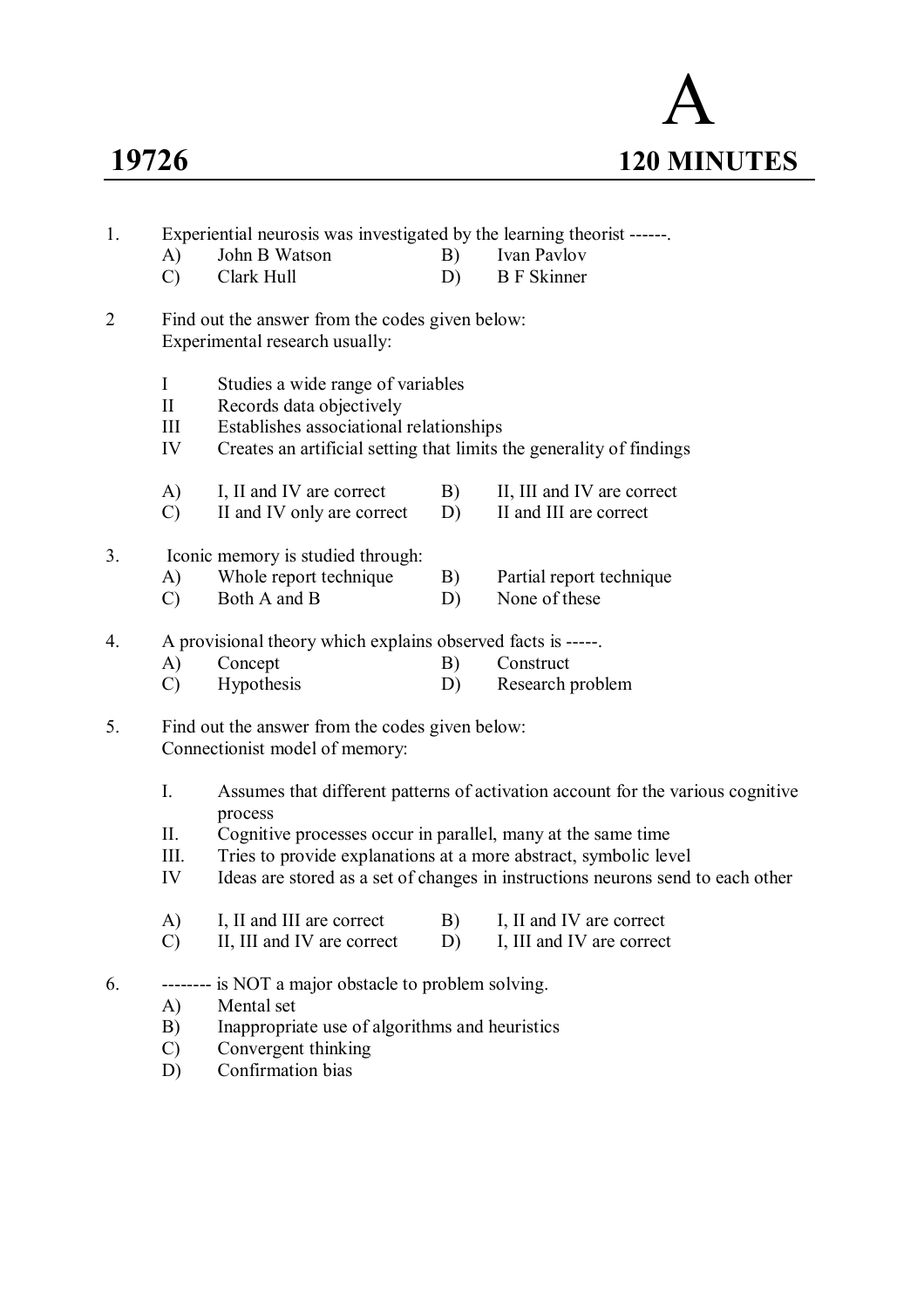7. Match List-I with List –II **List-I List –II** a. Trait 1. Captures active nature of human thoughts b. Cognitive 2. Emphasis on self as it struggles to cope with emotions c. Interactionist 3. Good individual assessment techniques d. Neo-Analytic 4. We are different selves in different situations A)  $a - 1$ ,  $b - 3$ ,  $c - 2$ ,  $d - 4$  B)  $a - 3$ ,  $b - 1$ ,  $c - 4$ ,  $d - 2$ <br>
C)  $a - 3$ ,  $b - 4$ ,  $c - 2$ ,  $d - 1$  D)  $a - 4$ ,  $b - 3$ ,  $c - 1$ ,  $d - 2$ C)  $a - 3, b - 4, c - 2, d - 1$  D) 8. Tendencies that are the least conspicuous generalized and consistent are known as-----. A) Secondary dispositions B) Cardinal traits C) Central traits D) Primary dispositions 9. Trait scales in Big-Five factors is arranged as given below: A) Agreeableness- Neuroticism- Openness to experience B) Neuroticism- Openness to experience- Conscientiousness C) Extraversion- Neuroticism- Conscientiousness D) Neuroticism- Agreeableness- Extraversion 10. Scientists believe that some people become obese because their ancestors were ---- and more likely to store up for future times of famine. A) Hunter-gatherers B) Herder-farmers C) Agriculturalists D) Big overeaters 11. -------- is not a real physical disorder.<br>A) psychosomatic disorder A) psychosomatic disorder B) psychophysiological disorder C) somatoform disorder D) disease of adaptation 12. Modern psychodynamic therapy is ------ compared to traditional psychoanalysis: A) more directive B) less directive C) more action oriented D) more focused on the id 13. Why people don't use medical screening services is initially explained with the help of A) Cognitive appraisal model B) Self-determination theory A) Cognitive appraisal model  $\overline{B}$ ) C) Stress- diathesis model D) Health belief model 14. Phrenology is developed by ------. A) Gall and Spurzheim B) Broca and Wernicke C) Darwin and Fechner D) Alton and Wundt 15. Which of the following is a law of learning? A) Law of readiness B) Law of exercise C) Law of effect D) All the above.

- 16. The most effective method for encouraging self learning:<br>
A) Demonstration method B) Lecture method
	- A) Demonstration method B)
	- C) Observation method D) Task method.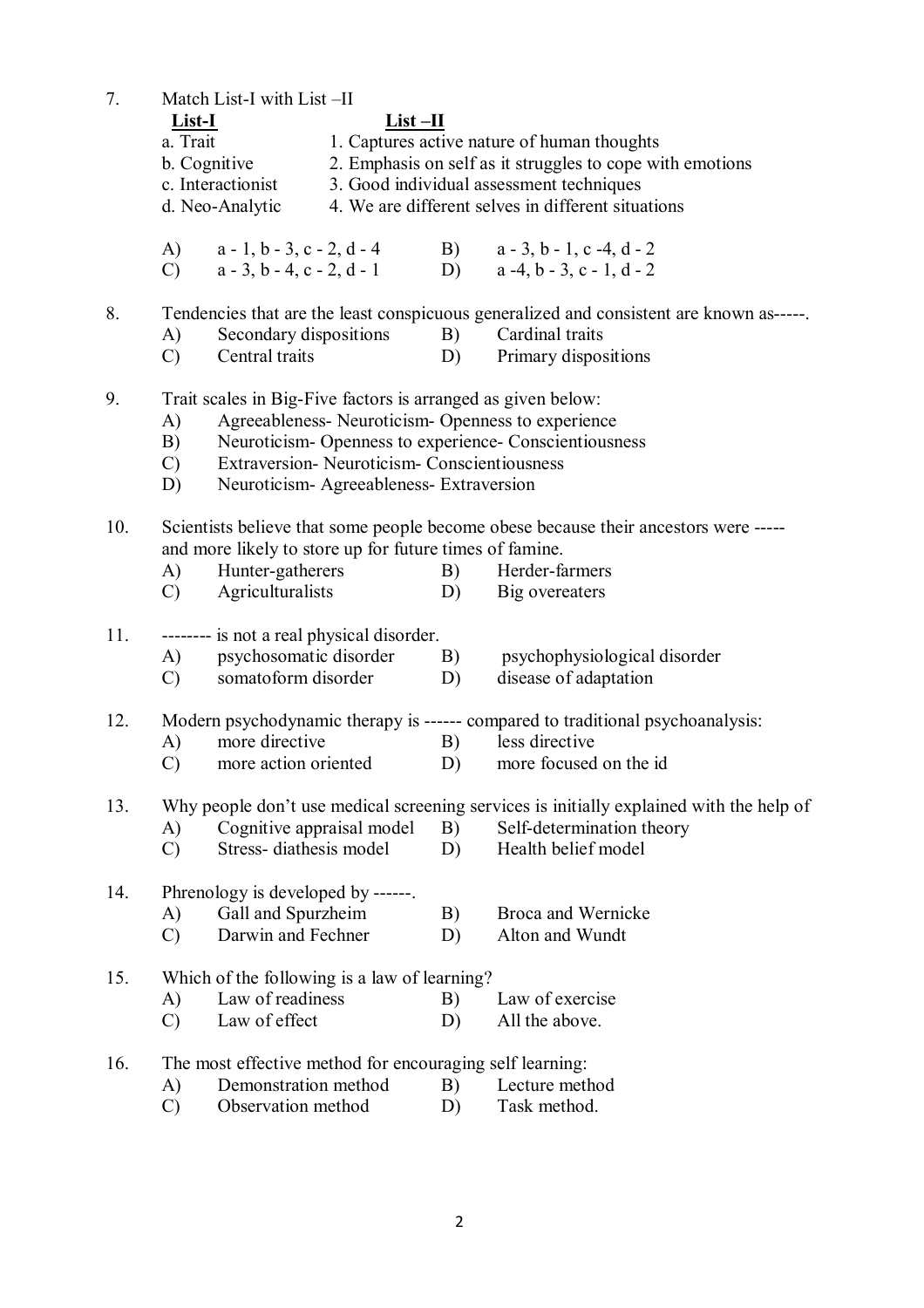| 17. | A)                  | Who said, "sound mind in a sound body"?<br>Descartes                                                                                                                                                                                                                                                    | B) | Rousseau | $\mathcal{C}$ | Aristotle                                                                           | D)                 | Plato                                                                                  |
|-----|---------------------|---------------------------------------------------------------------------------------------------------------------------------------------------------------------------------------------------------------------------------------------------------------------------------------------------------|----|----------|---------------|-------------------------------------------------------------------------------------|--------------------|----------------------------------------------------------------------------------------|
| 18. | A)<br>$\mathcal{C}$ | The state of being first creates a strong almost unusable impression. This is ----.<br>Law of primacy<br>Law of recency                                                                                                                                                                                 |    | B)<br>D) |               | Law of intensity<br>Law of effect                                                   |                    |                                                                                        |
| 19. | A)                  | The idea that you can assess someone's personality by studying their face is called:<br>$phrenology$ B)                                                                                                                                                                                                 |    |          |               | physiology C) somatology D)                                                         |                    | physiognomy                                                                            |
| 20. | A)<br>$\mathcal{C}$ | The "S-R" concept was first established by:<br>J.B Watson<br>William James                                                                                                                                                                                                                              |    | B)<br>D) | I.P. Pavlov   | Wilhelm Wundt                                                                       |                    |                                                                                        |
| 21. |                     | Match List-I with List-II<br>List-I<br>a. Purposive or judgment sampling<br>b. Pre-planned design for analysis<br>c. Unstructured instruments for collection of data<br>d. Advanced decisions about operational Procedures                                                                              |    |          |               | List-II                                                                             | 3. Sampling design | 1. Observational design<br>2. Operational design<br>4. Statistical design              |
|     | A)<br>$\mathcal{C}$ | $a-4$ , $b-1$ , $c-2$ , $d-3$<br>$a-3$ , $b-2$ , $c-1$ , $d-4$                                                                                                                                                                                                                                          |    | D)       |               | B) $a-2, b-1, c-4, d-3$<br>$a-3$ , $b-4$ , $c-1$ , $d-2$                            |                    |                                                                                        |
| 22. |                     | While making rational choices<br>1. Managers select the first alternative that is satisfactory.<br>2. Managers recognize that their conception of the world is simple.<br>4. Managers make decisions by rules of thumb or heuristics.<br>Which options given below are correct for Bounded rationality? |    |          |               |                                                                                     |                    | 3. Managers are comfortable making decisions without determining all the alternatives. |
|     | A)<br>$\mathcal{C}$ | $1, 2$ and 4<br>All the above                                                                                                                                                                                                                                                                           |    | B)       | 2, 3 and 4    | D) None of the above                                                                |                    |                                                                                        |
| 23. | A)<br>$\mathcal{C}$ | It was ----- who adapted the French intelligence test for use with American children.<br>Alfred Binet<br>David Wechsler                                                                                                                                                                                 |    | B)<br>D) |               | Lewis M Terman<br>William Stein                                                     |                    |                                                                                        |
| 24. |                     | In McClelland's need for achievement, which one of the following is not a<br>characteristic of an achiever?                                                                                                                                                                                             |    |          |               |                                                                                     |                    |                                                                                        |
|     | A)<br>$\mathcal{C}$ | Risk taking<br>Being on the move                                                                                                                                                                                                                                                                        |    | B)<br>D) |               | Delay of gratification<br>Desire for optimum balance of time for<br>self and others |                    |                                                                                        |
| 25. | A)                  | Repeated exposure to a particular piece of music leads to greater liking for it. The<br>theory behind this idea is proposed by<br>Festinger                                                                                                                                                             |    | B)       | Schachter     |                                                                                     |                    |                                                                                        |
|     | $\mathcal{C}$       | Zajonc                                                                                                                                                                                                                                                                                                  |    | D)       | McClelland    |                                                                                     |                    |                                                                                        |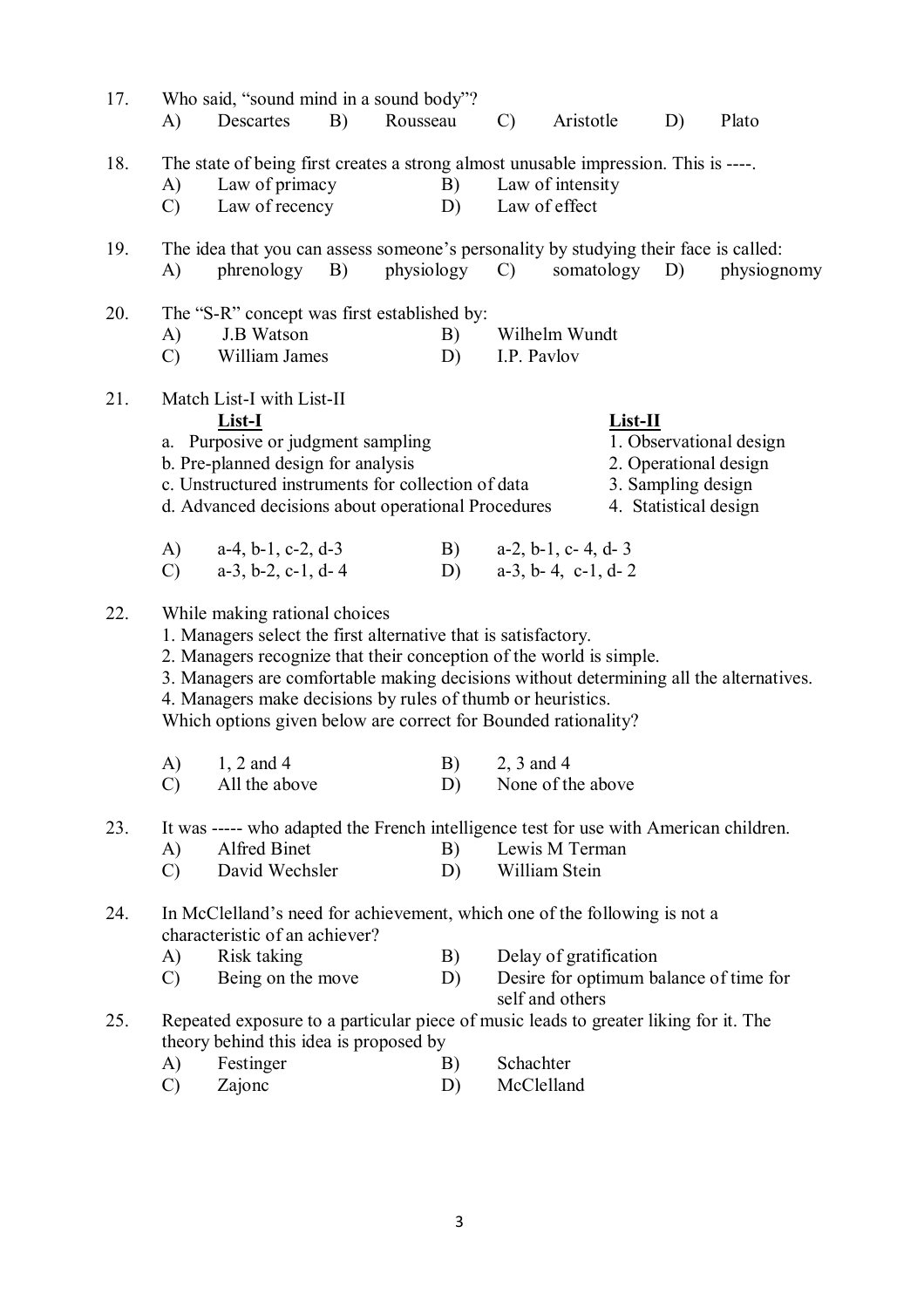- 26. In which of the following "anxiety or fear is an important determinant of affiliation" is explained better?
	- A) If you think like me, I will like you
	- B) Misery loves miserable company
	- C) All begin with Cinderella
	- D) It must be love, not war
- 27. Berkowitz (1969) has revisited frustration-aggression hypothesis with the help of an experimental procedure known as----.
	- A) Taylor interaction tasks B) Perry Mason scales
	- C) Robert caves D) Buss aggression machine
- 28. If watching violence tends to make us less aggressive, it has ------ effect on us. A) Modeling B) Sublimation C) Catharsis D) Cultural
- 29. Assertion (A): In factorial designs, the effects of varying more than one factor are to be determined

Reason (R): In this design, the extraneous variable to be controlled by homogeneity is called the control variable

- A) Both (A) and (R) are true and (R) is the correct explanation of (A)
- B) Both (A) and (R) are true, but (R) is not the correct explanation of (A)
- $(C)$  (A) is true, but  $(R)$  is false
- D) (A) is false, but (R) is true
- 30. Find out the correct answer from the codes given below: Testing of hypothesis include:
	- I. Decision rule
	- II. Type I and II errors can be reduced simultaneously
	- III. Alternative hypothesis is the one which is to be disproved
	- IV. Level of significance is the probability of Type I error
	- A) I, II and IV are correct B) I and IV are correct
	- C) II, III and IV are correct D) II and IV are correct

## 31. Point on a centimeter scale indicates

- A) Interval scale B) Nominal scale
- C) Ratio scale D) Ordinal scale

32. The theory developed out of the motivational study on 200 accountants and engineers employed by firms in and around Western Pennsylvania:

- A) John Holland's theory B) Herzberg's theory
- C) Murray's theory D) Maslow's theory
- 33. If you have pets at home, it is difficult to avoid ----.
	- A) Observer bias B) Type I error
	- C) Anthropomorphic error D) Type II error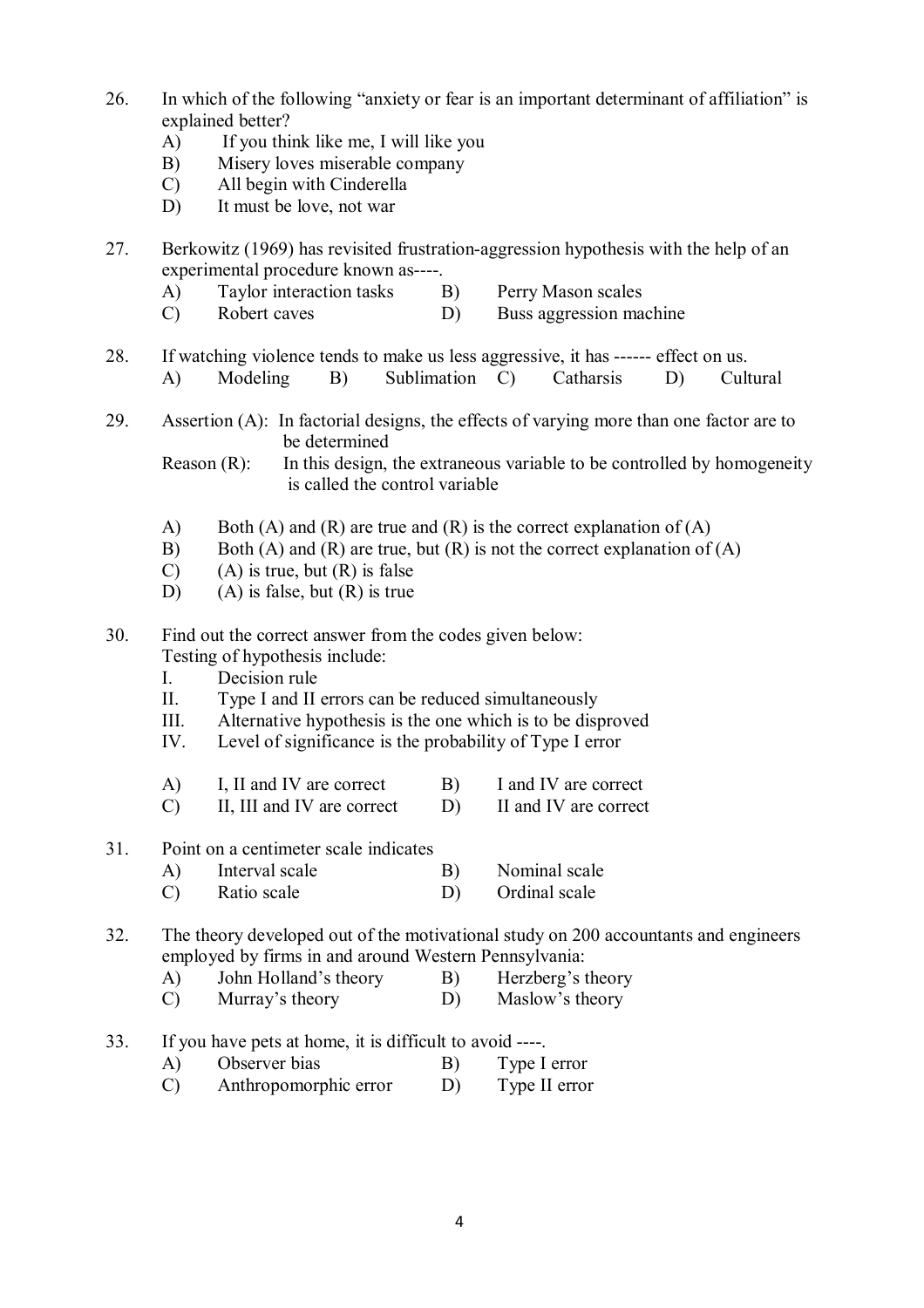34. Given below are two statements. Assertion (A) and Reason (R). Indicate your answer using the codes given below.

Assertion (A) : The blood of persons with schizophrenia contains a certain chemical not found in the general population and that chemical causes schizophrenia.

Reason (R) : Correlation does not demonstrate causation.

- A) Both (A) and (R) are true and (R) is the correct explanation of (A)
- B) Both (A) and (R) are true, but (R) is not the correct explanation of (A)
- $(C)$  (A) is true, but  $(R)$  is false
- D) (A) is false, but (R) is true
- 35. Elevated ----- levels make a person less sensitive to pain.
	- A) Acetylcholine B) Endorphin
	- C) Oxytocin D) Enkephalin
- 36. Persons with right hemisphere damage pay no attention to the left side of the visual space.This problem is known as:
	- A) Aphasia B) Agnosia
	- C) Neurological soft signs D) Spatial neglect
- 37. Early in life, the learning of basic skills is most effective when parents respect the ----.
	- A) value of reactive maternal environment
	- B) fact that babies cannot imitate adult actions until they are 18 months old
	- C) principle of readiness
	- D) principle of early maturation
- 38. Match List-I with List-II

### **List-I List-II**

- a. Sensorimotor 1. Abstract or hypothetical b. Preoperational 2. Purposeful movement c. Concrete operational 3. Intuitive thought d. Formal operations 4.Reversibility thought A) a-2, b- 4, c-1, d-3 B) a-3, b- 1, c-4, d-2<br>
C) a-2, b- 1, c-3, d-4 D) a-2, b-4, c-3, d-1 C)  $a-2, b-1, c-3, d-4$
- 39. Which one among the following is the main demerit of percentile norms?
	- A) Percentage confusion is created
	- B) Calculation of percentile norms is difficult
	- C) Percentile norms are subjective norms
	- D) Units of scale based on percentile norms is unequal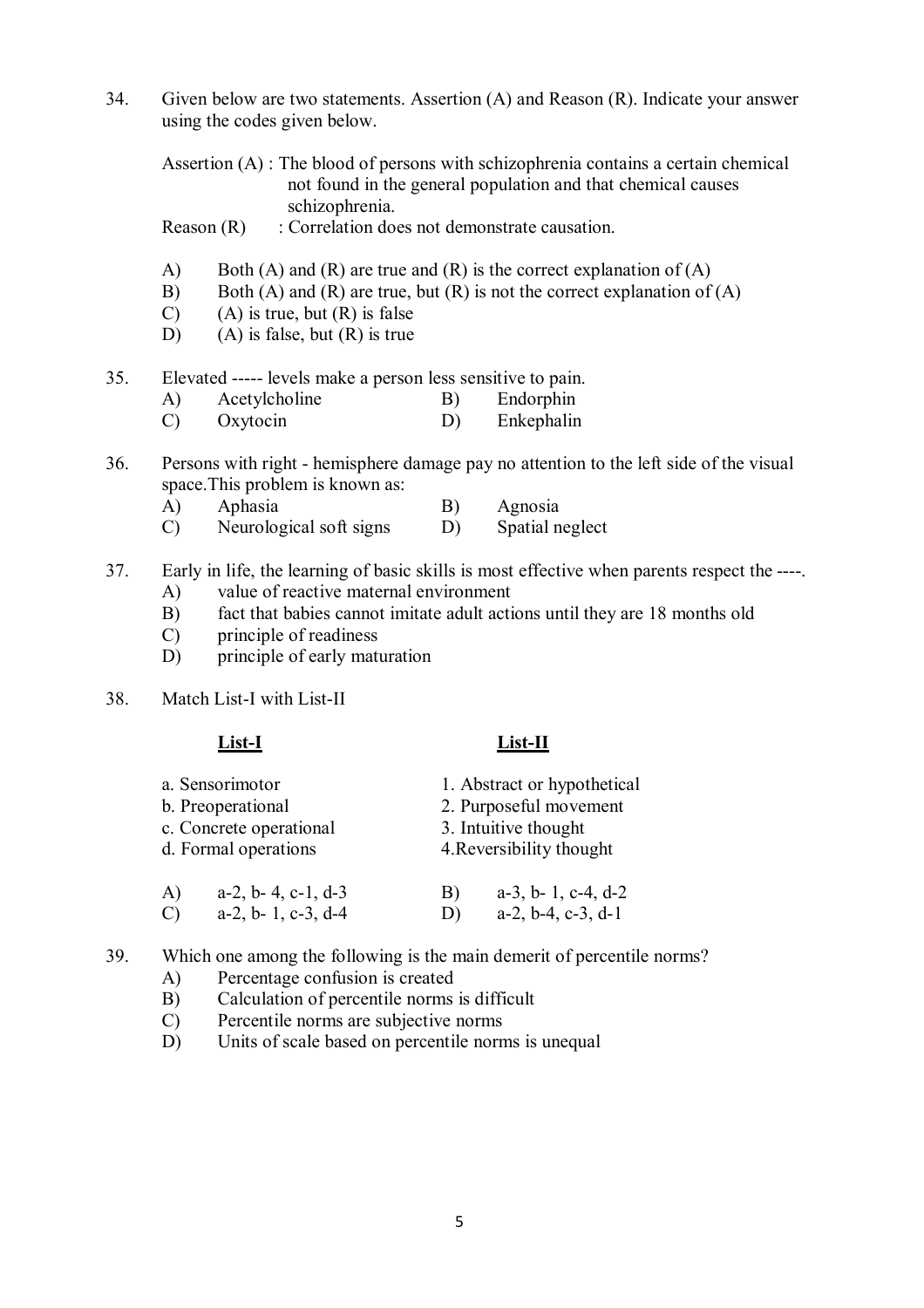| 40. | Match List-I (Major researchers) with List-II (Key contributions)<br><b>List-I</b><br>$List-II$                               |                                                                                                                     |          |  |                                                                                                                                                                                     |                                                                                                                                                                                                                                                                                                           |  |  |  |  |
|-----|-------------------------------------------------------------------------------------------------------------------------------|---------------------------------------------------------------------------------------------------------------------|----------|--|-------------------------------------------------------------------------------------------------------------------------------------------------------------------------------------|-----------------------------------------------------------------------------------------------------------------------------------------------------------------------------------------------------------------------------------------------------------------------------------------------------------|--|--|--|--|
|     | a. Charles Darwin                                                                                                             |                                                                                                                     |          |  | 1. In the 1950s, this research team discovered self-<br>stimulation sites in the rat brain and named "pleasure<br>centres"                                                          |                                                                                                                                                                                                                                                                                                           |  |  |  |  |
|     | b. Solomon Snyder                                                                                                             |                                                                                                                     |          |  | 2. These researchers conducted the original split-brain<br>studies, which demonstrated that the right and<br>left hemispheres of the brain each have their own<br>special abilities |                                                                                                                                                                                                                                                                                                           |  |  |  |  |
|     |                                                                                                                               | c. Roger Sperry and Michael<br>Gazzaniga                                                                            |          |  | 3. This researcher showed that morphine exerts its<br>effects by binding to specialized receptors in the<br>brain, leading to the discovery of endorphins                           |                                                                                                                                                                                                                                                                                                           |  |  |  |  |
|     | d. James Olds and Peter Milner 4. The $19th$ -century theorist, who invented the<br>concepts of fitness and natural selection |                                                                                                                     |          |  |                                                                                                                                                                                     |                                                                                                                                                                                                                                                                                                           |  |  |  |  |
|     | $\bf{A}$ )<br>$\mathcal{C}$                                                                                                   | $a-4$ , $b-1$ , $c-2$ , $d-3$<br>$a-1$ , $b-4$ , $c-2$ , $d-3$                                                      |          |  | B)<br>D)                                                                                                                                                                            | $a-4$ , $b-1$ , $c-3$ , $d-2$<br>$a-4, b-3, c-2, d-1$                                                                                                                                                                                                                                                     |  |  |  |  |
| 41. | <b>List-I</b><br>A)                                                                                                           | Match List-I with List-II<br>a. Cannabis<br>b. Stimulants<br>c. Sedatives<br>d. Hallucinogens<br>a-4, b-1, c-2, d-3 | activity |  | relation, reduced fatigue<br>B)                                                                                                                                                     | $List-II$<br>1. Health risks of concern include respiratory and<br>pulmonary disease and lung cancer<br>2. Used as a "sleeping pill" because it reduces CNS<br>3. May lead to insightful or "mystical" experiences<br>4. Creates increased alertness and energy, buoyant<br>$a-1$ , $b-4$ , $c-2$ , $d-3$ |  |  |  |  |
| 42. | $\mathcal{C}$                                                                                                                 | $a-2$ , $b-4$ , $c-1$ , $d-3$                                                                                       |          |  | D)                                                                                                                                                                                  | $a-4, b-3, c-2, d-1$<br>A gradual decline in sensitivity to prolonged stimulation is known as -----.                                                                                                                                                                                                      |  |  |  |  |
|     | A)<br>$\mathcal{C}$                                                                                                           | Sensitization<br>Sensory adaptation                                                                                 |          |  | B)<br>D)                                                                                                                                                                            | Learned helplessness<br>Subliminal perception                                                                                                                                                                                                                                                             |  |  |  |  |
| 43. | A)<br>$\mathcal{C}$                                                                                                           | exist in three-dimensional space is called --------.<br>Impossible figures<br>Ames room                             |          |  | B)<br>D)                                                                                                                                                                            | An illusion in which objects can be represented in two-dimensional pictures but cannot<br>Ambiguous figures<br>Ponzo illusion                                                                                                                                                                             |  |  |  |  |
| 44. | A)<br>$\mathcal{C}$                                                                                                           | Theodore Barber<br>Nicholas Spanos                                                                                  |          |  | B)<br>D)                                                                                                                                                                            | Hypnosis creates a dissociation in consciousness is proposed by:<br><b>Ernest Hilgard</b><br>Martin Orne                                                                                                                                                                                                  |  |  |  |  |
| 45. | A)<br>$\mathcal{C}$                                                                                                           | Caffeine and nicotine are----.<br>Stimulants<br>Sedatives                                                           |          |  | B)<br>D)                                                                                                                                                                            | Hallucinogens<br>Depressants                                                                                                                                                                                                                                                                              |  |  |  |  |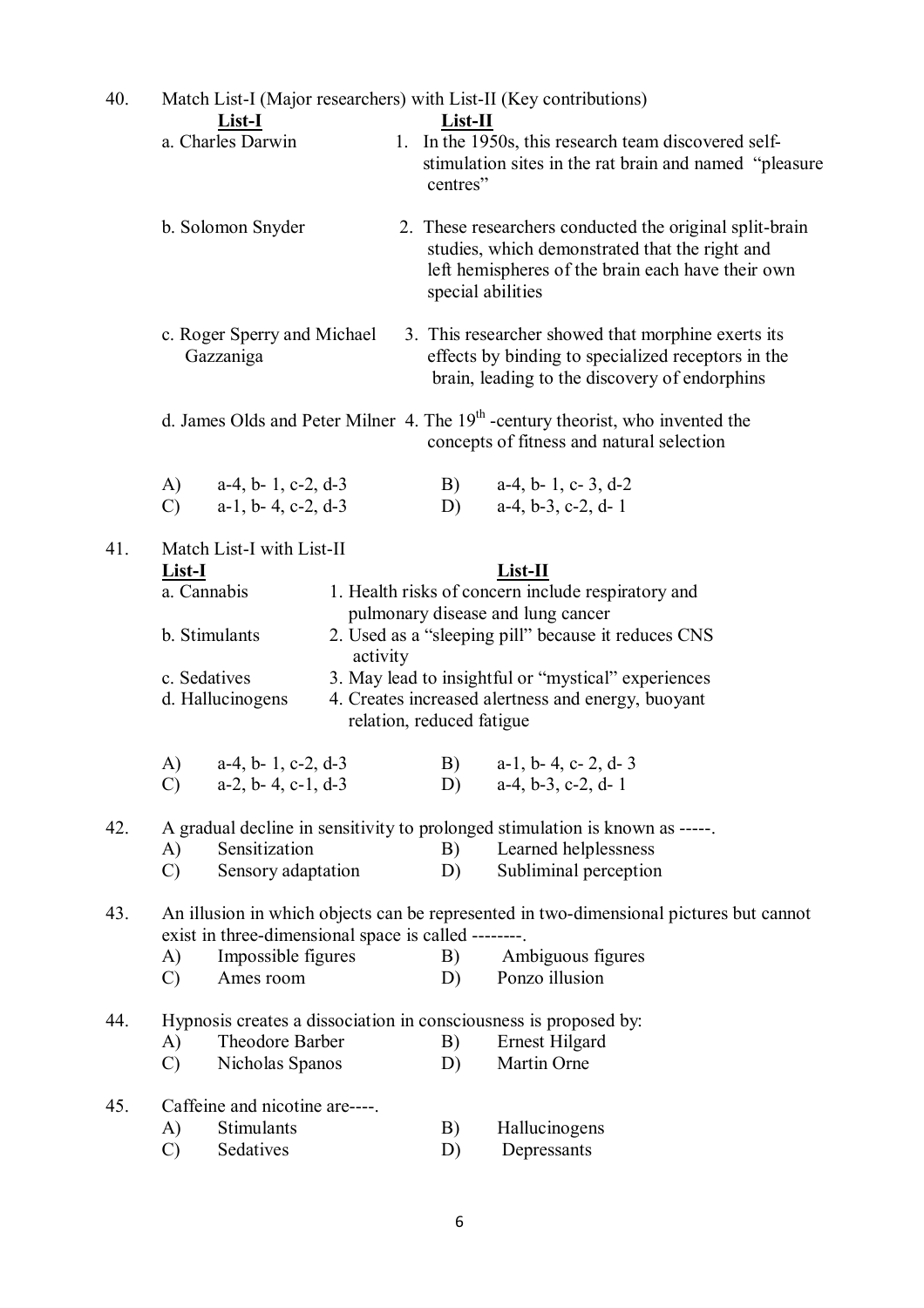- 46. Progressive decrease in a person's responsiveness to a drug refers to -------.
	- A) Physical dependence B) Psychological dependence
	- C) Subjectivity of experience D) Tolerance
- 47. Whenever you have a cold, you rest in bed, take aspirin, and drink plenty of fluids. You cant determine which remedy is most effective because of which of the following problems?
	- A) sampling bias B) distorted self-report data
	- C) confounding of variables D) experimenter bias
- 48. A common driving experience is "highway hypnosis", in which one's consciousness seems to be divided between the driving itself and one's conscious train of thought. This phenomenon is inconsistent with the idea that hypnosis is:
	- A) an exercise in role playing B) a dissociative state of consciousness
	- C) a goal-directed fantasy D) not an altered state of consciousness.
- 49. Niyama is said to be:
	- A) Rules for healthy personality
	- B) One among the three parts of breath<br>C) One among the eight limbs of yoga
	- C) One among the eight limbs of yoga
	- D) One among the five personal disciplines of dharma
- 50. Which of the following is associated with REM sleep?
	- A) sleep apnea B) somnambulism
	- C) night terrors D) nightmares
- 51. Stimulant is to depressant as:
	- A) cocaine is to alcohol B) mescaline is to barbiturates
	- C) caffeine is to amphetamines D) alcohol is to barbiturates
- 52. Research on avoidance learning suggests that a fear response is acquired through ----- conditioning; the avoidance response is maintained as a result of -------conditioning.
	- A) classical; operant B) operant; classical
	- C) classical; classical D) operant; operant
- 53. Research suggests that bilingualism has a negative effect on:
	- A) language development B) cognitive development
	- C) metalinguistic awareness D) none of the above
- 54. The linguistic relativity hypothesis is the notion that:
	- A) one's language determines the nature of one's thought
	- B) one's thought determines the nature of one's language
	- C) language and thought are separate and independent processes
	- D) language and thought interact, with each influencing the other.
- 55. The theory of bounded rationality was originally developed by:<br>A) Noam Chomsky B) Herbert Simon
	- A) Noam Chomsky B)
	- C) Steven Pinker D) Gerd Gigerenzer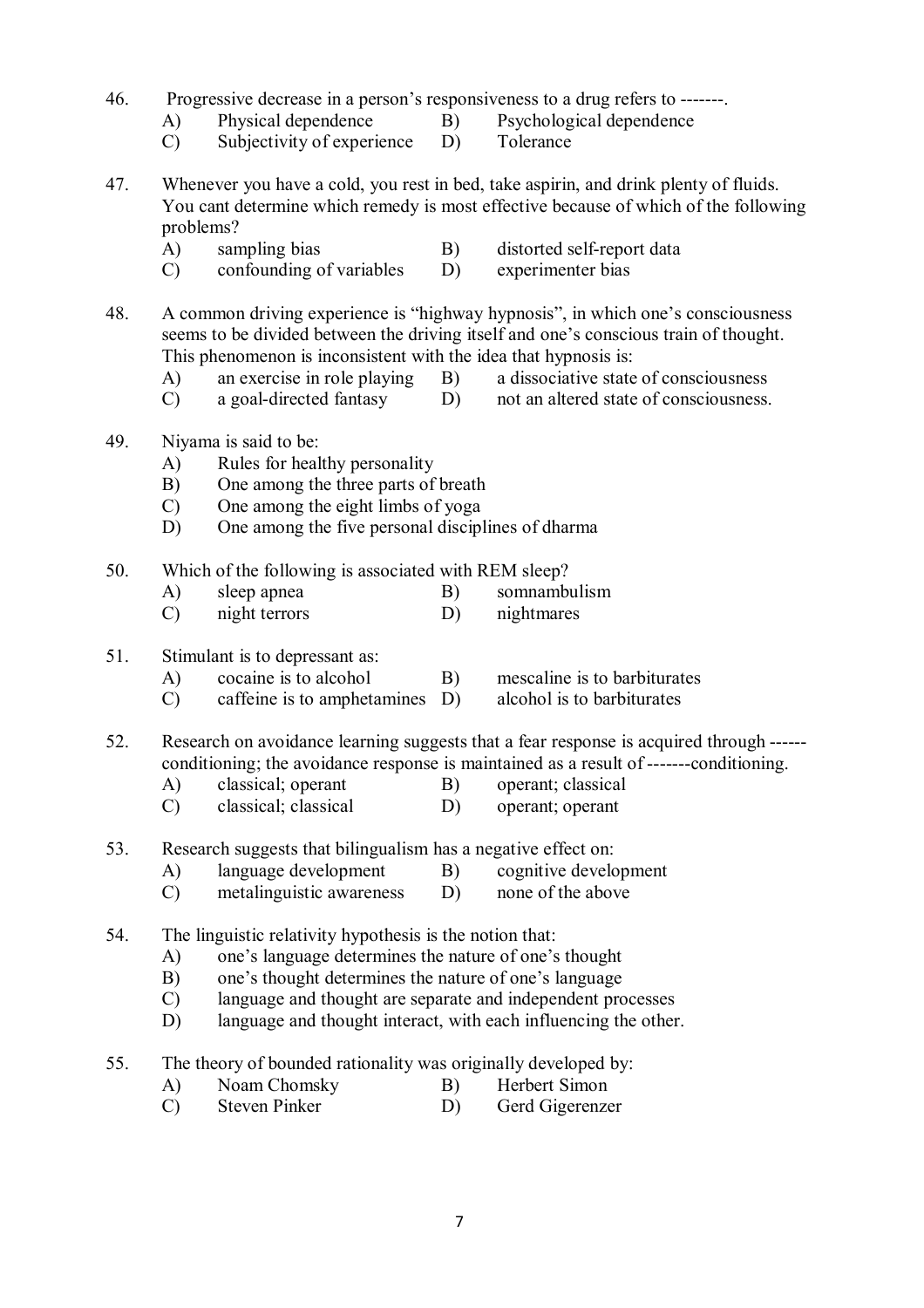- 56. A polygraph (lie detector) works by:
	- A) monitoring physiological indices of autonomic arousal
	- B) directly assessing the truthfulness of a person's statements
	- C) monitoring the person's facial expressions
	- D) the fear of success
- 57. The elaboration likelihood model of attitude change suggests that:
	- A) the peripheral route results in more enduring attitude change
	- B) the central route results in more enduring change
	- C) only the central route to persuasion can be effective
	- D) None of the above
- 58. Deindividuation is a potential cause of:
	- A) Regression B) Compensation
	- C) Jealousy D) Aggression
- 59. In omission training, reinforcement is dropped only if:
	- A) a particular stimulus is presented
	- B) a particular response is made
	- C) biological constraints are there
	- D) zero transfer is found
- 60. According to Sullivan, the autistic state of communication reflects a:
	- A) Paradoxic mode B) Syntaxic mode
	- C) Prototaxic mode D) Symbolic representation
- 61. One example for illusion is:
	- A) Feature detectors
	- B) The Ames room
	- C) Apparent Distance Hypothesis
	- D) Binocular disparity
- 62. Which of the following does NOT occur in classical conditioning?
	- A) Spontaneous recovery B) Set learning
	- C) Discrimination D) Extinction
- 63. Person performing the data analysis wants to prove a predetermined assumption:
	- A) Hindsight bias B) Confirmation bias<br>C) Extremity bias B) Overconfidence bi
	- D) Overconfidence bias
- 64. Learned helplessness is often associated with: A) MPD B) Mania C) Depression D) Anxiety
- 65. Need for Achievement can be measured by:
	- A) Rorschach Ink bloat test
	- B) SPM
	- C) Thematic Apperception test
	- D) Polygraph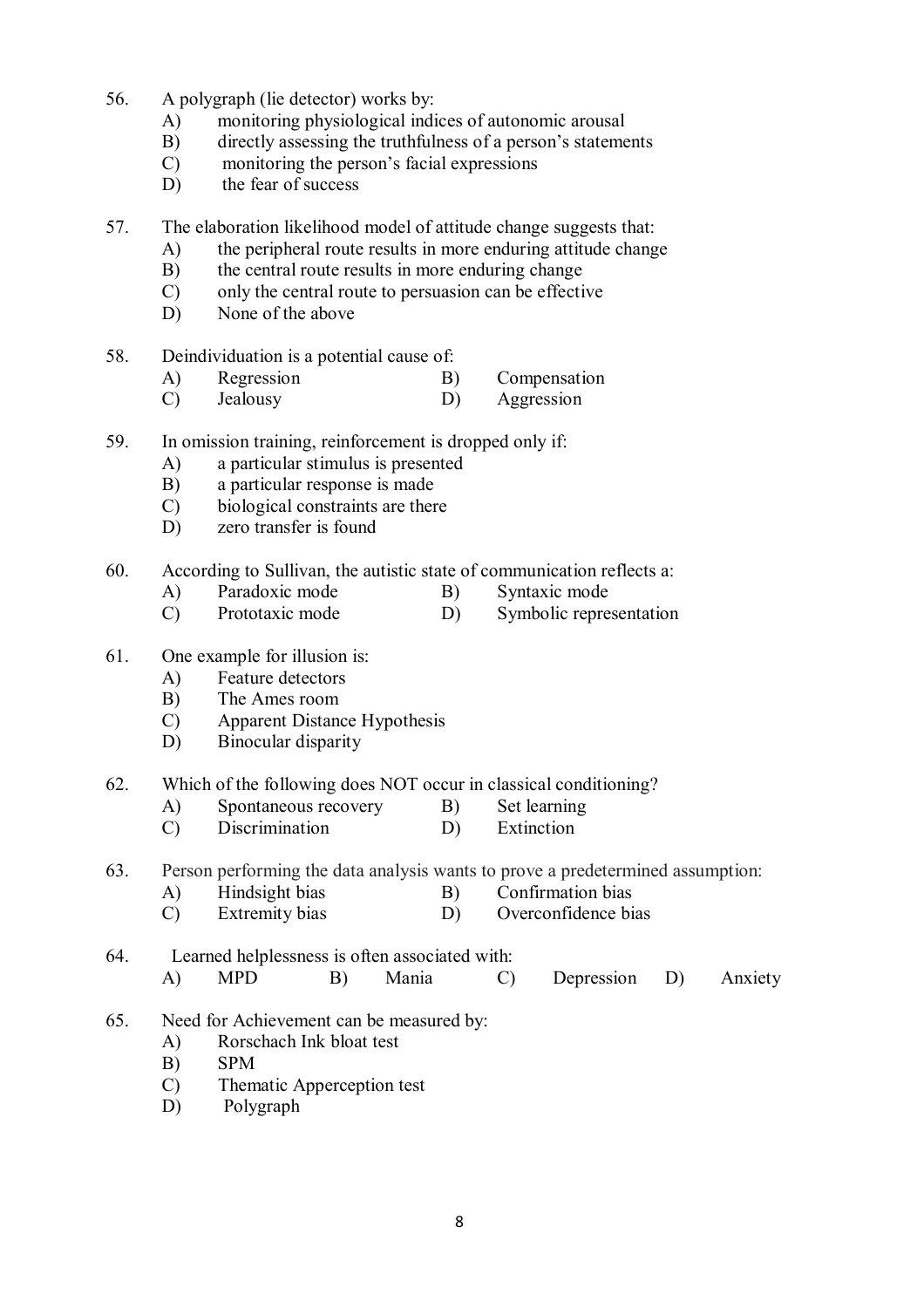- 66. Fine details on nearby objects can be seen clearly, whereas such details are not visible on faraway objects. It is called:
	- A) Texture gradient B) Convergence
	- C) Habituation D) Accommodation
- 67. According to Kohlberg moral reasoning typical of adoloscents
	- A) Conventional B) Post conventional
	- C) Pre conventional D) Formal

# 68. The deficiency of the neurotransmitter ----may play a role in Parkinson's disease.

- A) Serotonin B) Dopamine
- C) Acetylcholine D) Nor-epinephrine
- 69. The personality theorist who introduced Feminist Psychology:
	- A) Erik Erikson B) Raymond Cattell
		- C) Erich Fromm D) Karen Horney
- 70. Which of the following factors doesnot contribute to bystander effect?
	- A) Ambiguity B) Group Cohesiveness<br>
	C) Diffusion of responsibility D) Denial of reality
	- $(C)$  Diffusion of responsibility D)
- 71. Find out the answer from the codes given below: Carl Jung
	- I. Founded analytical Psychology
	- II. Used synchronicity in Psychotherapy
	- III. Introduced the concept of archetypes
	- IV. Called emotionally charged associations as complex
	- A) I, II and IV are correct B) II and III are correct
	- C) I, II, III and IV are correct D) I, III and IV are correct
- 72. Find out the answer from the codes given below:

In process of'Attitude change'

- I. There can be cognitive dissonace<br>II. Compliance identification and in
- Compliance, identification and internalisation represent different levels.
- III. Emotion doesnot play a major role
- IV. Elaboration likelihood model explain depth of attitude change
- A) I, II and III are correct B) II and III are correct C) I, II, III and IV are correct D) I, II and IV are correct
- $C$ ) I, II, III and IV are correct D)
- 73. The ratio of standard deviation to mean is known as:
	- A) Coefficient of variation
	- B) Coefficient of distribution
	- C) Relative median
	- D) Relative standard error
- 74. Inverted U is related to ------ of motivation.
	- A) Maslow's theory B) The arousal theory
	- C) The Expectancy theory D) The need affiliation theory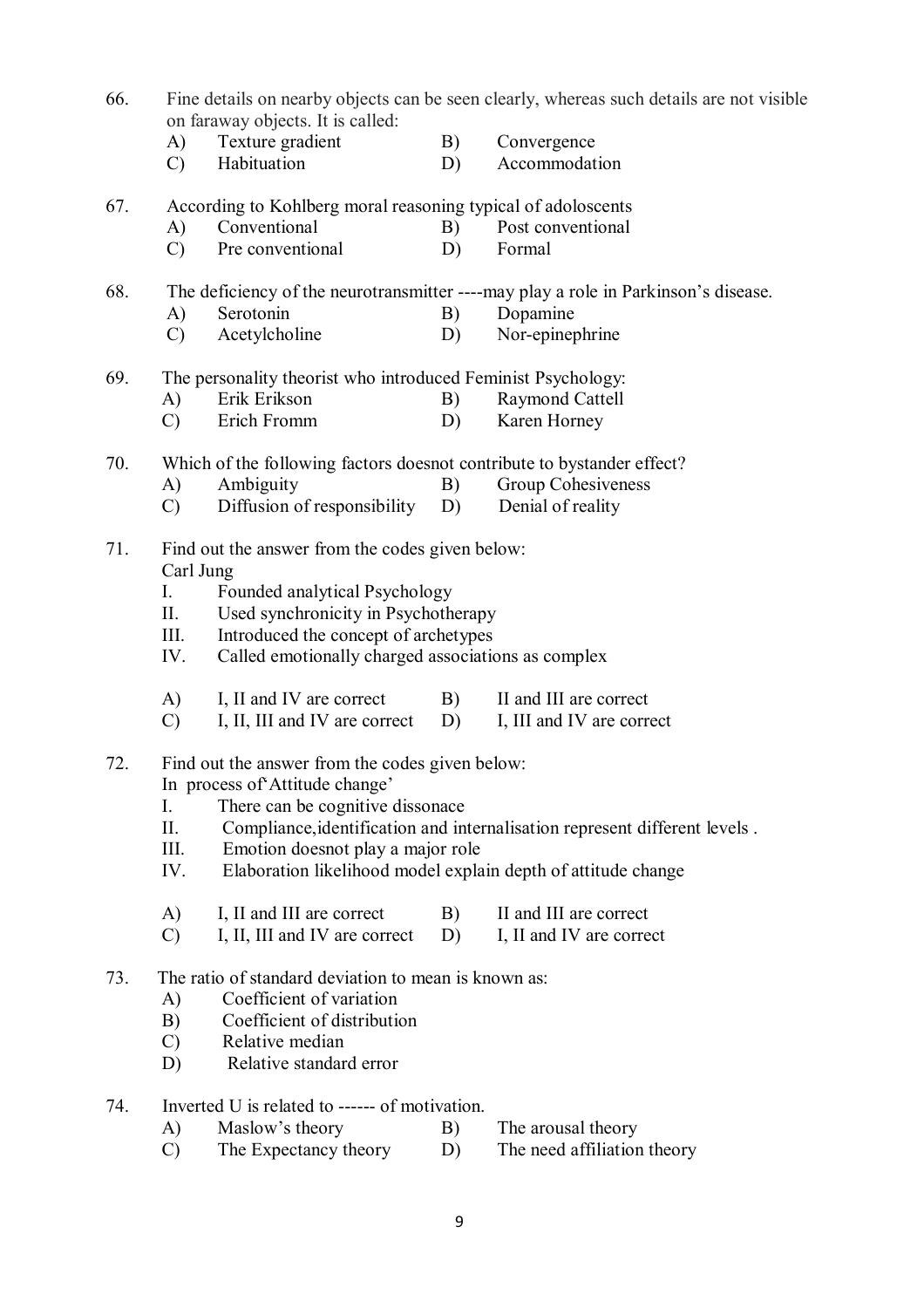| 75. | ----- is not a characteristic of Type A personality.                                                                                     |                                                                                                                                              |    |                                 |    |            |  |  |  |  |  |
|-----|------------------------------------------------------------------------------------------------------------------------------------------|----------------------------------------------------------------------------------------------------------------------------------------------|----|---------------------------------|----|------------|--|--|--|--|--|
|     | A)                                                                                                                                       | Time urgency                                                                                                                                 | B) | Ambitious                       |    |            |  |  |  |  |  |
|     | $\mathcal{C}$                                                                                                                            | Outgoing                                                                                                                                     | D) | Insensitive                     |    |            |  |  |  |  |  |
| 76. | According to the Moral development theory of Kohlberg, self-interest orientation is<br>characteristic of:                                |                                                                                                                                              |    |                                 |    |            |  |  |  |  |  |
|     | A)                                                                                                                                       | Conventional morality                                                                                                                        |    | B)<br>Pre-conventional morality |    |            |  |  |  |  |  |
|     | $\mathcal{C}$ )                                                                                                                          | Post-conventional morality                                                                                                                   |    | Formal Morality<br>D)           |    |            |  |  |  |  |  |
| 77. | Find out the answer from the codes given below:<br>PDP model of Memory<br>I.<br>Assumes that system functions with imperfect information |                                                                                                                                              |    |                                 |    |            |  |  |  |  |  |
|     | П.                                                                                                                                       | Support spontaneous generalisations                                                                                                          |    |                                 |    |            |  |  |  |  |  |
|     | Support default assignment<br>III.<br>Assumes that knowledge is stored in connections between units<br>IV.                               |                                                                                                                                              |    |                                 |    |            |  |  |  |  |  |
|     | A)                                                                                                                                       | I, II and III are correct                                                                                                                    | B) | II and III are correct          |    |            |  |  |  |  |  |
|     | $\mathcal{C}$                                                                                                                            | I, II, III and IV are correct                                                                                                                | D) | I, III and IV are correct       |    |            |  |  |  |  |  |
|     |                                                                                                                                          |                                                                                                                                              |    |                                 |    |            |  |  |  |  |  |
| 78. | A)                                                                                                                                       | The personality inventory based on Cattel's theory of personality:<br><b>MMPI</b><br>16PF<br><b>MBTI</b><br>B)<br>$\mathcal{C}$<br>D)<br>EPI |    |                                 |    |            |  |  |  |  |  |
| 79. | Graphic representation of interpersonal relationships in a group:                                                                        |                                                                                                                                              |    |                                 |    |            |  |  |  |  |  |
|     | A)                                                                                                                                       | Sociogram                                                                                                                                    | B) | Cliques                         |    |            |  |  |  |  |  |
|     | $\mathcal{C}$                                                                                                                            | Organisational chart                                                                                                                         | D) | Sociomapping                    |    |            |  |  |  |  |  |
| 80. | Find out the answer from the codes given below:<br>Norm referenced tests                                                                 |                                                                                                                                              |    |                                 |    |            |  |  |  |  |  |
|     | I.                                                                                                                                       | Percentage ranking compared to average population                                                                                            |    |                                 |    |            |  |  |  |  |  |
|     | II.                                                                                                                                      | Estimate how well a person learned a specific body of knowledge and skills                                                                   |    |                                 |    |            |  |  |  |  |  |
|     | III.                                                                                                                                     | Estimate position of tested individual in predefined population                                                                              |    |                                 |    |            |  |  |  |  |  |
|     | IV.                                                                                                                                      | Does not include IQ tests                                                                                                                    |    |                                 |    |            |  |  |  |  |  |
|     | A)                                                                                                                                       | I, II and III are correct                                                                                                                    | B) | I and III are correct           |    |            |  |  |  |  |  |
|     | $\mathcal{C}$                                                                                                                            | II and IV are correct                                                                                                                        | D) | I, III and IV are correct       |    |            |  |  |  |  |  |
| 81. |                                                                                                                                          | All the following are Intelligence tests EXCEPT:                                                                                             |    |                                 |    |            |  |  |  |  |  |
|     | A)                                                                                                                                       | <b>WAPIS</b><br><b>SPM</b><br>B)                                                                                                             |    | <b>MISIC</b><br>$\mathcal{C}$   | D) | <b>WMS</b> |  |  |  |  |  |
| 82. |                                                                                                                                          | A statistic that tells us where a score lies in relation to the population mean:                                                             |    |                                 |    |            |  |  |  |  |  |
|     | A)                                                                                                                                       | a t-score                                                                                                                                    | B) | Z score                         |    |            |  |  |  |  |  |
|     | Deviation coefficient<br>Variance Determination<br>D)<br>$\mathcal{C}$                                                                   |                                                                                                                                              |    |                                 |    |            |  |  |  |  |  |
| 83. |                                                                                                                                          | A group of workers who do the same or similar work, who meet regularly to identify,<br>analyze and solve work-related problems.              |    |                                 |    |            |  |  |  |  |  |
|     | A)                                                                                                                                       | Sensitivity training group                                                                                                                   |    | B) Survey feedback              |    |            |  |  |  |  |  |
|     | $\mathcal{C}$                                                                                                                            | <b>Quality Circles</b>                                                                                                                       | D) | Process consultation group      |    |            |  |  |  |  |  |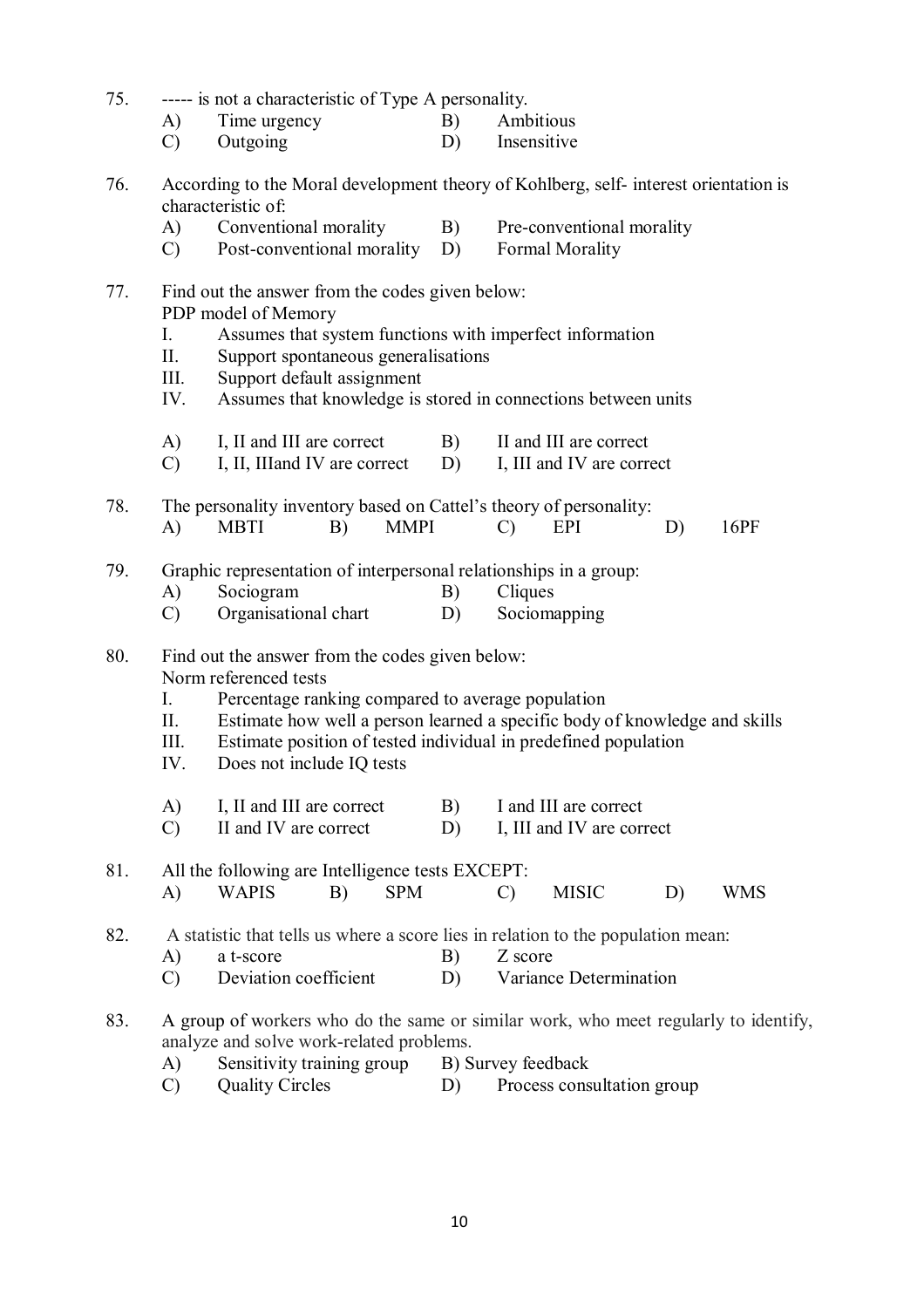- 84. The scalloping effect is produced under which of the following schedules of reinforcement?
	- A) Variable schedules B) Fixed schedules
	- C) Partial schedule D) Mixed Schedules
- 85. The approache to analyze written, vocal, or sign language use, or any significantsemiotic event in qualitative research:
	- A) Hermeneutics B) Action Research
	- C) Phenomenology D) Discourse analysis
- 86. Which of the following is an experimental design that has two or more groups of subjects each being tested by a different testing factor simultaneously?
	- A) With in group design B) Between group design
	- C) Factorial design D) Mixed subject design
- 87. If in attempting to compare two treatment groups, your analysis accepts the null hypothesis, it means that
	- A) There is no difference between the two groups
	- B) There is a difference between the two groups
	- C) Any difference between the two groups that do exist are valid
	- D) Research hypothesis is accepted
- 88. Find out the answer from the codes given below:
	- The Digambara tradition of Jainism
	- I. Believe Rishabha, Vasupujya and Neminatha were the three tirtankaras
	- II. Reject the theory of difference in Parshvanatha and Mahāvīra's teachings.
	- III. Wears seamless white clothes
	- III. Icons are decorated and colored to be more lifelike
	- A) I, II and III are correct B) I and II are correct C) II and III are correct B) I, III and IV are con-
	- C) II and III are correct D) I, III and IV are correct
- 89. Disorder marked by the person's acceptance that the characteristics and behaviours displayed as a result of disorder are compatible with their self image, or are otherwise appropriate, correct or reasonable:
	- A) OCD B) Phobic states
	- C) Depression D) OCPD
- 90. Which of the following is a negative symptom of schizophrenia?
	- A) Apathy B) Delusion<br>
	C) Hallucination D) Disorgani
	- C) Hallucination D) Disorganized speech
- 91. According to Gaia the yoga which is a blend of Bhakthi yoga, Shakthi yoga and Raja yoga?
	- A) Laya yoga B) Hatha yoga
	- C) Kundalini yoga D) Karma yoga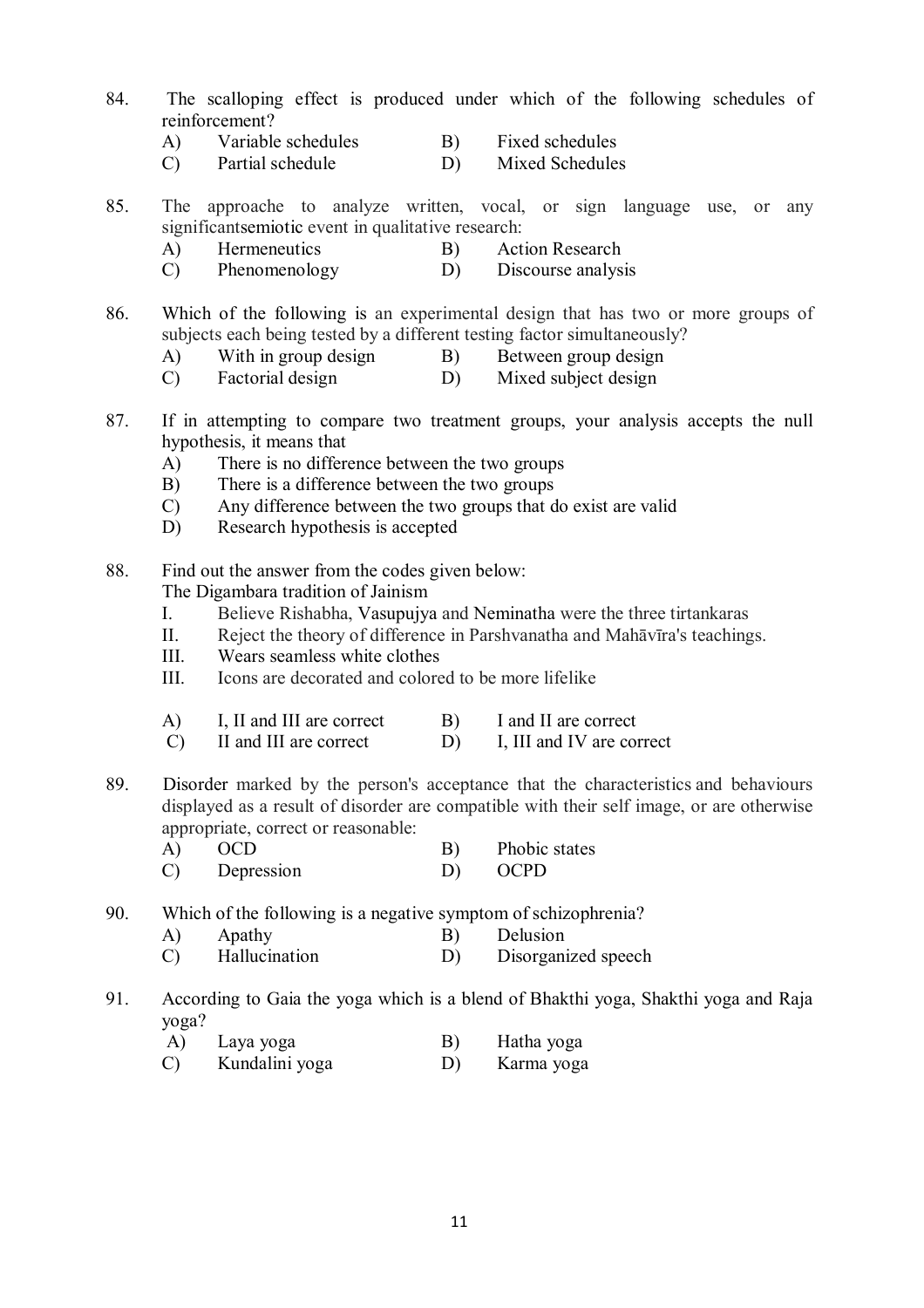92. Assertion(A): Proactive interference occurs when old information prevents the recall of newer information

Reason(R): Recall of an event is better when the environmental conditions underwhich the event occurred and the conditions under which recall occur are similar.

- A) Both (A) and (R) are true and (R) is the correct explanation of (A).
- B) Both  $(A)$  and  $(R)$  are true, but  $(R)$  is not the correct explanation of  $(A)$ .
- $(C)$  (A) is true, but  $(R)$  is false.
- D) (A) is false, but  $(R)$  is true
- 93. Which of the following scales have absolute zero?
	- A) Interval scale B) Ratio scale<br>
	C) Nominal Scale D) Ordinal scale
	- Nominal Scale
- 94. Match List I with List II and choose your answer from the codes given below:

|     |               | List I                                                             | List II |                                                                                           |
|-----|---------------|--------------------------------------------------------------------|---------|-------------------------------------------------------------------------------------------|
|     | a.            | Sensory motor                                                      |         | Abstract concept<br>1.                                                                    |
|     |               | b. Pre-operational                                                 |         | Object permanence<br>2.                                                                   |
|     |               | c. Concrete operational                                            |         | 3.<br>Symbolic thought                                                                    |
|     |               | d. Formal operational                                              |         | 4. Operational thought                                                                    |
|     |               |                                                                    |         |                                                                                           |
|     | A)            | $a-3$ , $b-2$ , $c-4$ , $d-1$                                      | B)      | $a-2$ , $b-4$ , $c-3$ , $d-1$                                                             |
|     | $\mathcal{C}$ | $a-2, b-1, c-3, d-4$                                               | D)      | $a-2$ , $b-3$ , $c-4$ , $d-1$                                                             |
| 95. |               | Which theorist used a Factor analysis while assessing personality? |         |                                                                                           |
|     | A)            | Gordon Allport                                                     | B)      | Erik Erikson                                                                              |
|     | $\mathcal{C}$ | Raymond Cattell                                                    | D)      | Henry Murray                                                                              |
| 96. |               |                                                                    |         | Which law states that smallest detectable difference for any intensity of a stimulus is a |
|     |               | constant function of the intensity of the stimulus?                |         |                                                                                           |
|     | A)            | Weber law                                                          | B)      | Fechner law                                                                               |
|     | $\mathcal{C}$ | <b>Steven Power law</b>                                            | D)      | Law of effect                                                                             |
| 97. |               | Irrational fear of heights is known as:                            |         |                                                                                           |
|     | A)            | Claustrophobia                                                     | B)      | Agoraphobia                                                                               |
|     | $\mathcal{C}$ | Social Phobia                                                      | D)      | Acrophobia                                                                                |
| 98. |               | This is the idea behind:                                           |         | World is filled with rich array of information which alone is needed for perception.      |
|     | $\bf{A}$      | Direct Perception theory                                           | B)      | Constructive perception theory                                                            |
|     | $\mathcal{C}$ | Prototype theory                                                   | D)      | Linear perspective                                                                        |
|     |               |                                                                    |         |                                                                                           |
| 99. |               | Competence motivation is largely:                                  |         |                                                                                           |
|     | A)            | Intrinsic                                                          | B)      | Extrinsic                                                                                 |
|     | $\mathcal{C}$ | Passive                                                            | D)      | Intrinsic and passive                                                                     |
|     |               |                                                                    |         |                                                                                           |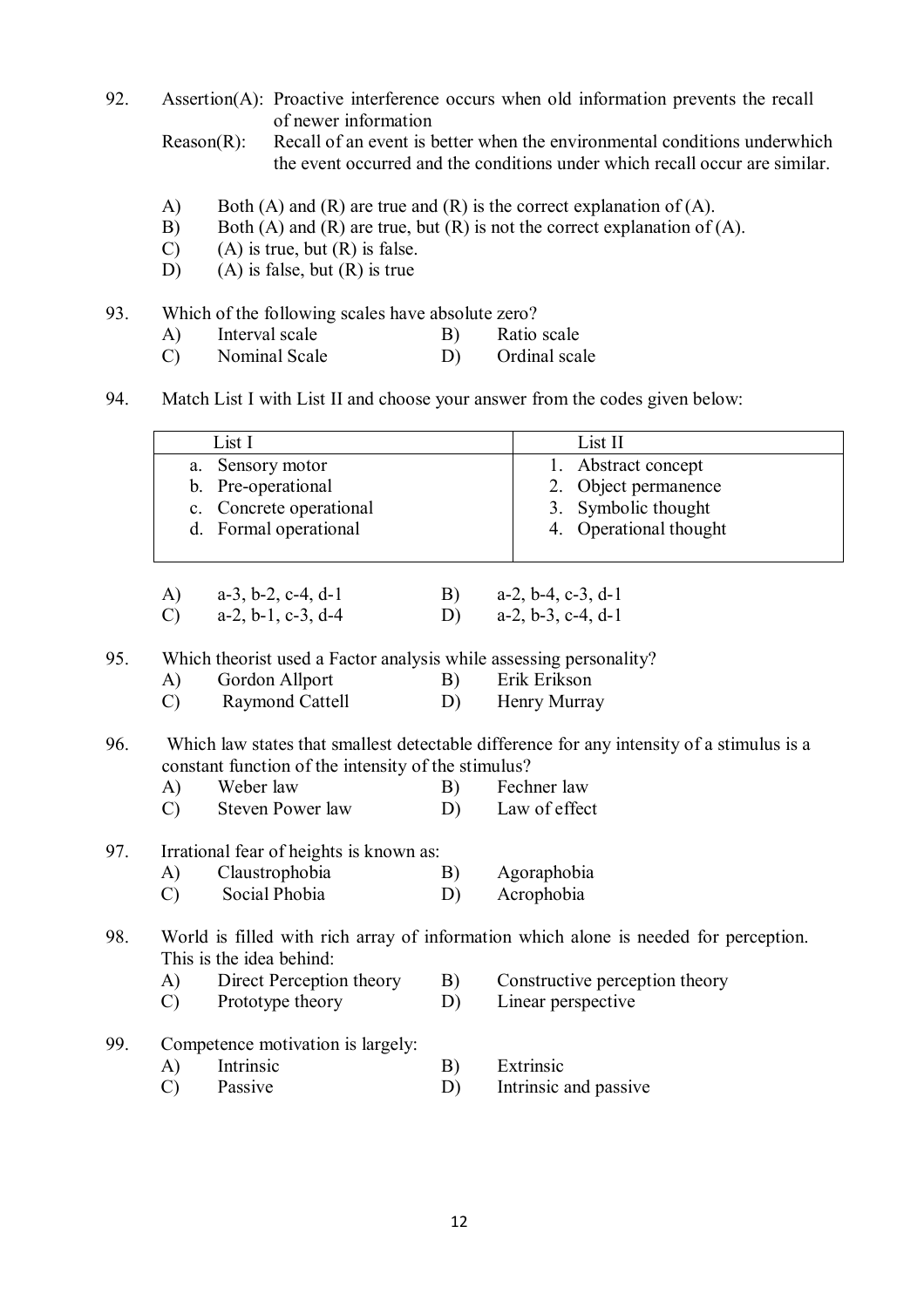| 100. | Perception in which past experience and knowledge play a role involve:                                                                                                                                                                                                                                                                                                                  |                                                                                                                                                                          |        |                   |                        |                              |                              |                             |    |           |  |  |
|------|-----------------------------------------------------------------------------------------------------------------------------------------------------------------------------------------------------------------------------------------------------------------------------------------------------------------------------------------------------------------------------------------|--------------------------------------------------------------------------------------------------------------------------------------------------------------------------|--------|-------------------|------------------------|------------------------------|------------------------------|-----------------------------|----|-----------|--|--|
|      | A)                                                                                                                                                                                                                                                                                                                                                                                      | Template matching                                                                                                                                                        |        |                   | B)<br>Feature Analysis |                              |                              |                             |    |           |  |  |
|      | Top down processing<br>$Bottom-up processing$<br>$\mathcal{C}$<br>D)                                                                                                                                                                                                                                                                                                                    |                                                                                                                                                                          |        |                   |                        |                              |                              |                             |    |           |  |  |
| 101. |                                                                                                                                                                                                                                                                                                                                                                                         | Assertion $(A)$ : Being in an elated mood can interfere with the learning of certain                                                                                     | tasks. |                   |                        |                              |                              |                             |    |           |  |  |
|      | : Too much elation can also interfere with cognitive processing.<br>Reason $(R)$                                                                                                                                                                                                                                                                                                        |                                                                                                                                                                          |        |                   |                        |                              |                              |                             |    |           |  |  |
|      | A)<br>B)<br>$\mathcal{C}$<br>D)                                                                                                                                                                                                                                                                                                                                                         | A and R are true and R is the correct explanation of A.<br>A and R are true but R is not the correct explanation of A.<br>A is true R is false.<br>A is false R is true. |        |                   |                        |                              |                              |                             |    |           |  |  |
| 102. |                                                                                                                                                                                                                                                                                                                                                                                         | Incubation is a stage of creative thinking which involves:                                                                                                               |        |                   |                        |                              |                              |                             |    |           |  |  |
|      | A)                                                                                                                                                                                                                                                                                                                                                                                      | Insight experience                                                                                                                                                       |        |                   | B)                     |                              |                              | Unconscious thought process |    |           |  |  |
|      | $\mathcal{C}$                                                                                                                                                                                                                                                                                                                                                                           | New solution                                                                                                                                                             |        |                   | D)                     |                              |                              | Aha experience              |    |           |  |  |
| 103. |                                                                                                                                                                                                                                                                                                                                                                                         | Identify the odd one from the following:                                                                                                                                 |        |                   |                        |                              |                              |                             |    |           |  |  |
|      | A)                                                                                                                                                                                                                                                                                                                                                                                      | Chunking                                                                                                                                                                 |        |                   | B)                     |                              |                              | Method of loci              |    |           |  |  |
|      | $\mathcal{C}$                                                                                                                                                                                                                                                                                                                                                                           | Mnemonics                                                                                                                                                                |        |                   |                        |                              | Number and letter peg system |                             |    |           |  |  |
| 104. |                                                                                                                                                                                                                                                                                                                                                                                         | Functional fixedness is just one of the mental blocks that prevent:                                                                                                      |        |                   |                        |                              |                              |                             |    |           |  |  |
|      | A)                                                                                                                                                                                                                                                                                                                                                                                      | Learning<br>Memory<br>B)                                                                                                                                                 |        |                   |                        | $\mathcal{C}$                |                              | Image                       | D) | Insight   |  |  |
| 105. | Distinguishing call of birds is an example of:                                                                                                                                                                                                                                                                                                                                          |                                                                                                                                                                          |        |                   |                        |                              |                              |                             |    |           |  |  |
|      | A)                                                                                                                                                                                                                                                                                                                                                                                      | Verbal learning                                                                                                                                                          |        |                   | B)<br>D)               |                              |                              | Conceptual learning         |    |           |  |  |
|      | $\mathcal{C}$                                                                                                                                                                                                                                                                                                                                                                           | Perceptual learning                                                                                                                                                      |        |                   |                        |                              |                              | Insight learning            |    |           |  |  |
| 106. | Motive is a ----.                                                                                                                                                                                                                                                                                                                                                                       |                                                                                                                                                                          |        |                   |                        |                              |                              |                             |    |           |  |  |
|      | A)                                                                                                                                                                                                                                                                                                                                                                                      | General trait B)                                                                                                                                                         |        | Specific trait C) |                        |                              |                              | Desire                      | D) | Behaviour |  |  |
| 107. | The therapy which carefully avoids directly challenging their client's way of<br>communicating themselves in the session in order to enable a deeper exploration of<br>the issues most intimate to them and free from external referencing is:<br>Cognitive therapy<br>Behaviour Therapy<br>A)<br>B)<br>Cognitive Behavioural therapy<br>Client centered therapy<br>$\mathcal{C}$<br>D) |                                                                                                                                                                          |        |                   |                        |                              |                              |                             |    |           |  |  |
| 108. |                                                                                                                                                                                                                                                                                                                                                                                         | A behavioural approach generally used to shape a desired behaviour is:                                                                                                   |        |                   |                        |                              |                              |                             |    |           |  |  |
|      | A)                                                                                                                                                                                                                                                                                                                                                                                      | Behaviouaral contracting                                                                                                                                                 |        |                   | B)                     | Modelling                    |                              |                             |    |           |  |  |
|      | $\mathcal{C}$                                                                                                                                                                                                                                                                                                                                                                           | <b>Assertive Training</b>                                                                                                                                                |        |                   |                        | <b>Token Economies</b><br>D) |                              |                             |    |           |  |  |
| 109. |                                                                                                                                                                                                                                                                                                                                                                                         | Rejection of null hypothesis when it is true is                                                                                                                          |        |                   |                        |                              |                              |                             |    |           |  |  |
|      | A)                                                                                                                                                                                                                                                                                                                                                                                      | Type I error                                                                                                                                                             |        |                   | B)                     |                              |                              | Type II error               |    |           |  |  |
|      | $\mathcal{C}$                                                                                                                                                                                                                                                                                                                                                                           | Type III error                                                                                                                                                           |        |                   | D)                     |                              |                              | None of the above           |    |           |  |  |
| 110. | Job rotation:                                                                                                                                                                                                                                                                                                                                                                           |                                                                                                                                                                          |        |                   |                        |                              |                              |                             |    |           |  |  |
|      | A)                                                                                                                                                                                                                                                                                                                                                                                      | Increases monotony                                                                                                                                                       |        |                   | B)                     |                              |                              | Decreases monotony          |    |           |  |  |
|      | $\mathcal{C}$                                                                                                                                                                                                                                                                                                                                                                           | Decreases production                                                                                                                                                     |        |                   | D)                     |                              |                              | None of above               |    |           |  |  |